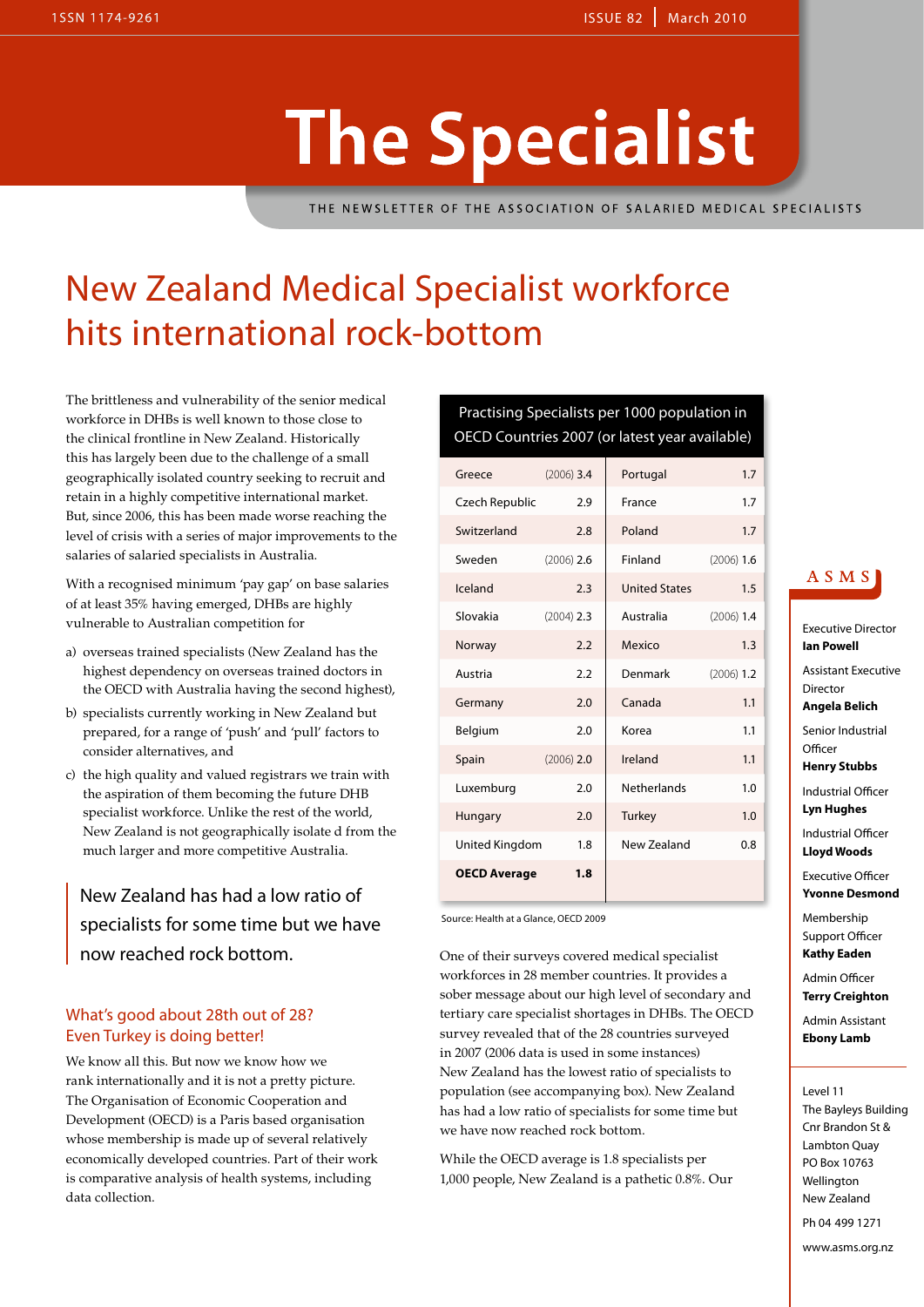strongest competitor for specialists is Australia which is at a much better 1.4. Even a poor country like Turkey is doing better. Three years later it is unlikely that anything has changed particularly as there has been a levelling out of specialist numbers in New Zealand and Australia's improved competitiveness has made greater inroads. Our ranking may not have changed (impossible to drop lower) while we may have moved a greater distance from the statistical OECD average.

The accessibility, range and quality of patient services are being held together by an overworked and over-stretched medical workforce.

There will be variations in how these statistics are collected in each of the 28 surveyed countries, the OECD is a sophisticated organisation able to ensure as much as possible that apples are being compared with apples. Variations do not explain 28th out of 28. The fact that New Zealand is a small country does not justify our rock bottom rating. For example, Switzerland is 3rd; Sweden is 4th; Iceland 5th; and Austria 8th.

### Confirming what we already know; unsustainable situation!

These damming international statistics confirm what we already know from our own practical experience of the effects of serious senior doctor shortages.

The accessibility, range and quality of patient services are being held together by an overworked and over-stretched medical workforce.

Given this state of affairs it is extraordinary that New Zealand's public health system is performing so well (as recognised by the international Commonwealth Fund data). This is a tremendous complement to the high performance and productivity of senior doctors, nurses and other health professionals. But so much of this depends on the exploitation of our senior doctors. This is unsustainable. Without remedy the system may eventually collapse, the phenomenon that risks following an unaddressed protracted crisis.

There are a number of measures needed to address this. They include improving models of care, utilising the enormous potential benefits of clinical leadership at all levels in DHBs, defrocking the managerial priests and appendages of the culture of managerialism that still sadly influence DHB decision-making, and enhancing senior doctor job satisfaction.

But, as essential as these are, competitive salaries and other terms of employment are also critical. In fact, they are indispensable.

Until we can compete with our closest neighbour on salaries we are going to remain rock bottom in comparisons with specialist workforces of similar countries

Until we can compete with our closest neighbour on salaries we are going to remain rock bottom in comparisons with specialist workforces of similar countries leaving these other measures ineffective on their own.

The ASMS is looking to the new MECA negotiations to provide a pathway to addressing this key issue and, in doing so, taking New Zealand to a position of international respectability rather than embarrassment.

**Ian Powell** Executive Director

### Support service for doctors

The Medical Assurance Society and Medical Protection Society have joined forces to bring their members an important support service. The support service provides access to a free professional counselling service. Doctors seeking help can call **0800 225 5677 (0800 Call MPS)**. The call will be answered by the Medico-Legal Adviser on duty who will then arrange counselling or support. The service is completely confidential.

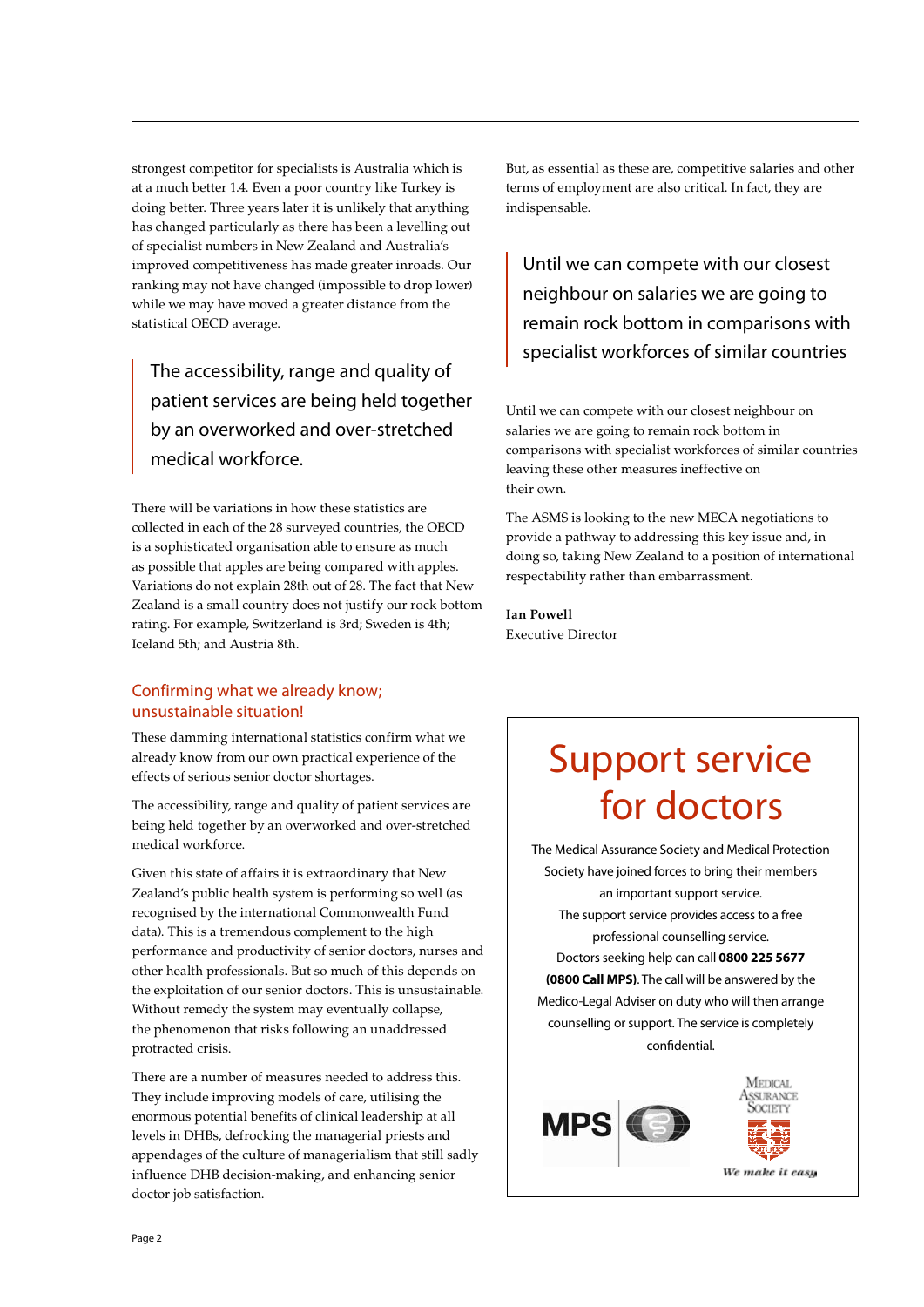

*President's Column*

### Cognitive Fluency – not so simple truths

Did you attend the ASMS Conference last December? What did you bring back to share with your colleagues? What difference have you made to their working lives?

Did you cover for your colleagues when they went to the Conference? What did they bring back to share with you? What difference have they made to your working life?

Have your hospital corridors reverberated with challenging arguments for and against Don Matheson's thesis that the New Zealand health system is cheap and provides great value for the money invested? That compared with overseas systems, we achieve better health outcomes for our population with fewer doctors and for fewer dollars.

Does your staff common room (of course you have one, don't you) rattle with debate over Des Gorman's vision of the future shape of the health workforce? About how radically differently this workforce will need to be, and how radically differently it will need to be trained.

Do you engage your managerial collaborators in earnest conversations about ensuring integration and shared trust being the name of the game in EOIs? About avoiding cost shifting, contracting out, dumping, devolving by, to, at, from primary or secondary care. About distributing expertise and boundary-less care rather than building empires and fiefdoms.

Are you haggling about rationing while ducking for the cover of what your patient needs? Balancing the rewards of the fascinating, rare, front-page and expensive with advocacy for the common, unsexy, long-feedback endeavours? Owning leadership of the debate for the reformation of our health and funding priorities?

### From conference unto clinic

Translating the energy and fervour of any gathering into the language of our everyday conversations will always be challenging. The messages get muddled, if not mashed. The themes get tangled, if not twisted. Especially for those not imbued with the imprinting of the interactions between speakers and audience. Cognitive fluency is challenged.

The messages we trust are the familiar and repeated. We accept more readily our prior beliefs, especially if told in clichés or rhyme. We expend less mental energy when the arguments sound like those we have heard before. We reserve our brain space for analysing the unfamiliar and weird, yet trust it less. Evolutionary common sense is to allow common experience to skate under the surface of intense concentration – if it is familiar it hasn't eaten us. Lobbyists and marketeers know this and construct messages of hope or despair in soundbites of superficial sensibility, in appeals to and uses of cognitive fluency.

But the really tough questions, the ones we really need to grapple with, require deep thought. And deep thought is prompted by cognitive disfluency. When the question or message is not couched in rhyme or easy reason. When we have to re-read it and struggle with its construction. Then we truly pause, even stop in our clinical tracks, and look with fresh eyes at the meaning of what we ask of ourselves and those around us.

### Tough answers

Are we, as medical specialists, the proprietors of our craft groups? Proprietors of our institutions, of our regional networks, of our national health system, of our patients and populations?

Can we, as a union of senior doctors and dentists, claim primacy for our roles in our health system compared with RMOs and the RDA? Primacy compared with nurses and the NZNO, compared with allied health and the PSA, with managers and DHBNZ, with DHB Boards, with PHO Boards, with the Ministry, with the Minister, with patient advocacy groups, with the media, with the Colleges, with the Health and Disability Commissioner?

Should we, as mature health professionals, be the best proponents of virtuous rationing? Are we the best promoters and catalysts of innovation and change? Does our fight for improved pay and conditions set us up as the best protagonists for patient care or are our efforts labelling us as antagonists? Are we seen as professional and not profligate?

If the answers roll easily off your intellectual tongue, beware the trap of cognitive fluency. What is really difficult is the disfluency of the implications and the realisation of the answers. The unease and dis-ease of diverse responses. In what they imply for you as an individual and your Association as a collective in our actions and advocacy. Especially when many of you feel you have heard it all before. Feel you are suffering the fatigue of familiarity. Maybe asking how many sea changes can be flooded into in one clinical lifetime?

And just want to return to what you trained to do – the clinical stuff. Rather than struggle with leadership of our complex dynamic chaotic system. Or truly train yourself to train the future, and different, workforce.

So I leave you with one final question.

*What am I doing in this corner of your universe?*

**Jeff Brown** President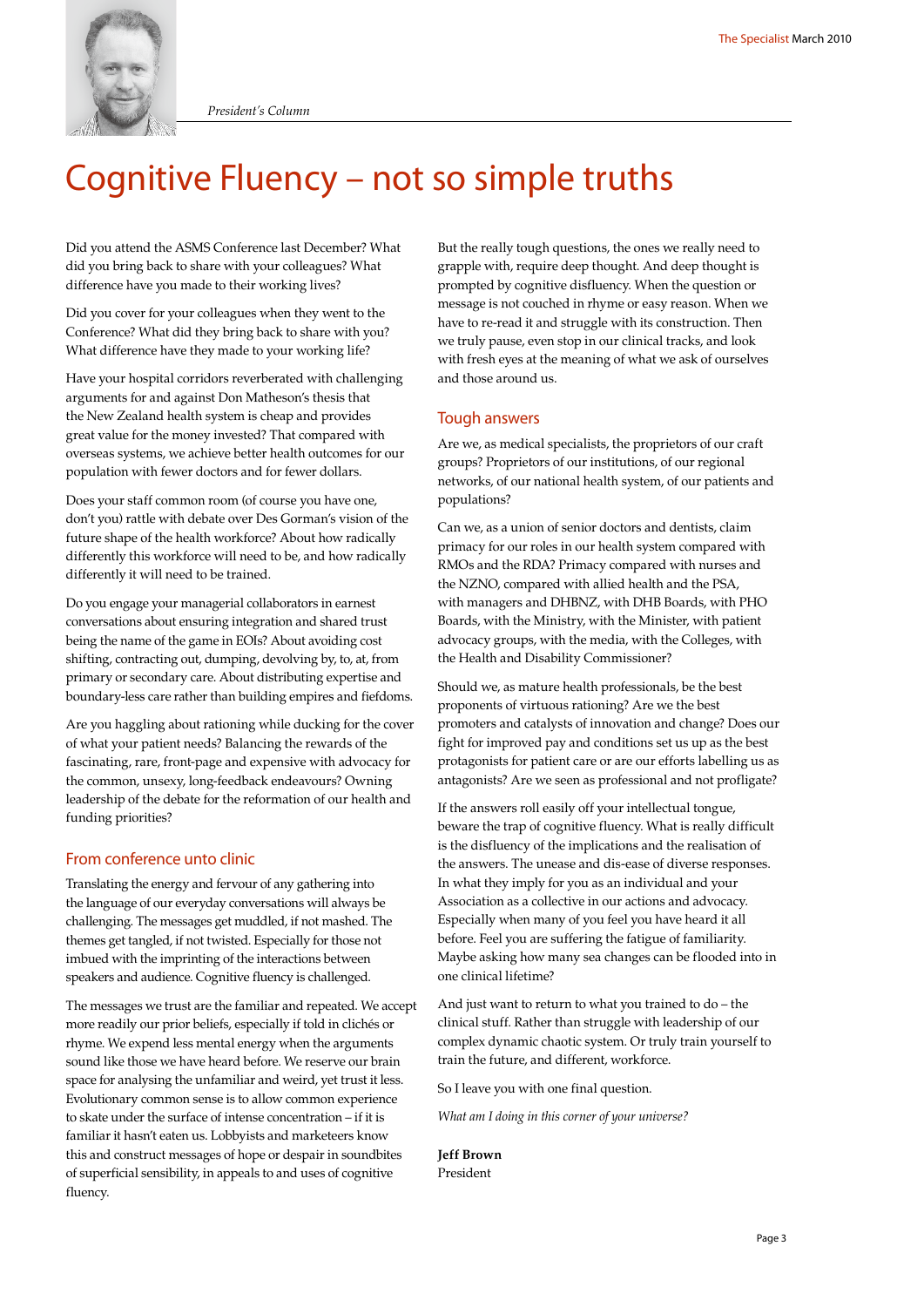

*Assistant Executive Director*

### Devolution or integration? Secondary services and primary care

The government is trying to deliver on its election promise to devolve services from secondary care to primary care ("at no charge") including establishing 'Integrated Family Health Centres' (IFHCs). The initial plan was to give \$6.5 million to DHBs to advance this policy. In late 2009 that money was instead used for a process called 'expressions of interest' where primary care providers put forward proposals to establish IFHCs or to devolve secondary services from DHBs to primary care. There were around 70 applications. Nine of these 'expressions of interest' were successful and obtained funding to proceed on to the development of business cases. These business cases have now been received by the Ministry of Health and are going through an assessment process. A final decision on the business cases will be made by the Director-General of Health probably in April.

### Nine successful applicants

The nine successful applicants were announced by Health Minister Tony Ryall on 4 November last year. He described them in the following words:

**Canterbury Clinical Network –** A consortium of PHC providers covering half a million people. The proposal focuses on evolving general practice into IFHCs, developing the wider team of primary health care professionals and improving cooperation between primary and secondary care.

**Greater Auckland Integrated Health Network -** A consortium of 274 general practice teams, 11 PHOs and 3 DHBs delivering primary health care to a million Aucklanders. The consortium is committed to working together to achieve better health outcomes, better patient experience and better use of money, establishing up to 12 IFHCs over the next three years.

**Health+ Alliance PHO –** Three Pacific PHOs providing primary care services at 17 clinics. The proposal highlights new opportunities for Pacific primary care to better coordinate its services and workforce regionally and to build critical mass for the Pacific sector, including three IFHCs.

**Kawerau PHO –** All three PHOs in the Eastern Bay of Plenty, merging into one PHO. They propose one Integrated Family Health Centre in Whakatane within the next three years and two smaller Whanau Ora Centres in Opotiki and Kawerau.

**MidCentral PHOs –** All four MidCentral PHOs (Otaki, Horowhenua, Manawatu and Tararua). They propose five Integrated Family Health Centres (IFHCs), collaboration across health and social organisations, mainstream and Iwi providers, more clinical leadership, management of long term conditions, focus on care of the elderly, care of the young and care of those with mental health issues.

**Midland Network –** 11 providers from Taranaki, Waikato, Tairawhiti and Lakes districts which cover an enrolled regional population of around half a million people. The proposal identifies consolidating \$66 million worth of services that are currently purchased and managed by four of the Midland

region's DHBs and their provider arms that could be devolved into the community. Also developing 9 IFHCs.

**National Maori PHO Coalition –** 11 PHOs from around the North Island. The proposal aims to devolve services and government-held resources to Maori communities. The Coalition aims to develop a national network of Wh nau Ora models of care including IFHCs, new care pathways, health and social service integration.

**Wairarapa Community PHO –** A partnership of Wairarapa organisations, including the seven GP practices, the primary health care nurses group, Wairarapa Hospital clinicians and iwi providers. It is clinically led, and aims to establish the Wairarapa Integrated Family Health Model of care as an integrated health system for Wairarapa people.

**West Coast PHO –** The proposal is centred around Integrated Family Health Centres, workforce retention and devolution of suitable hospital based/DHB owned services. The proposal aims to build on existing initiatives including: nurse-led clinics; the PHO Long Term Conditions programme; rural/generalist and rural imersion programmes for Doctors; Clinical and Rural Nurse Specialists

The full 'expressions of interest' are now available on the Ministry of Health website **http://www.moh.govt.nz/moh. nsf/indexmh/phcs-bsmc.** On the whole the documents are highly aspirational and characterised by a marked lack of specificity probably inevitable given a very short time frame for development and the fact that most were developed without engagement with the affected DHBs.

### Engaging with clinicians

Few if any secondary care clinicians appear to have been involved in the development of the original expressions of interest which were developed at a breakneck speed. The original time table, which was to develop the business cases (the next stage) by 14 February would not have allowed for any such engagement. Health Minister Tony Ryall was approached on this issue at the ASMS Annual Conference last year and agreed to some modification of the time table so that secondary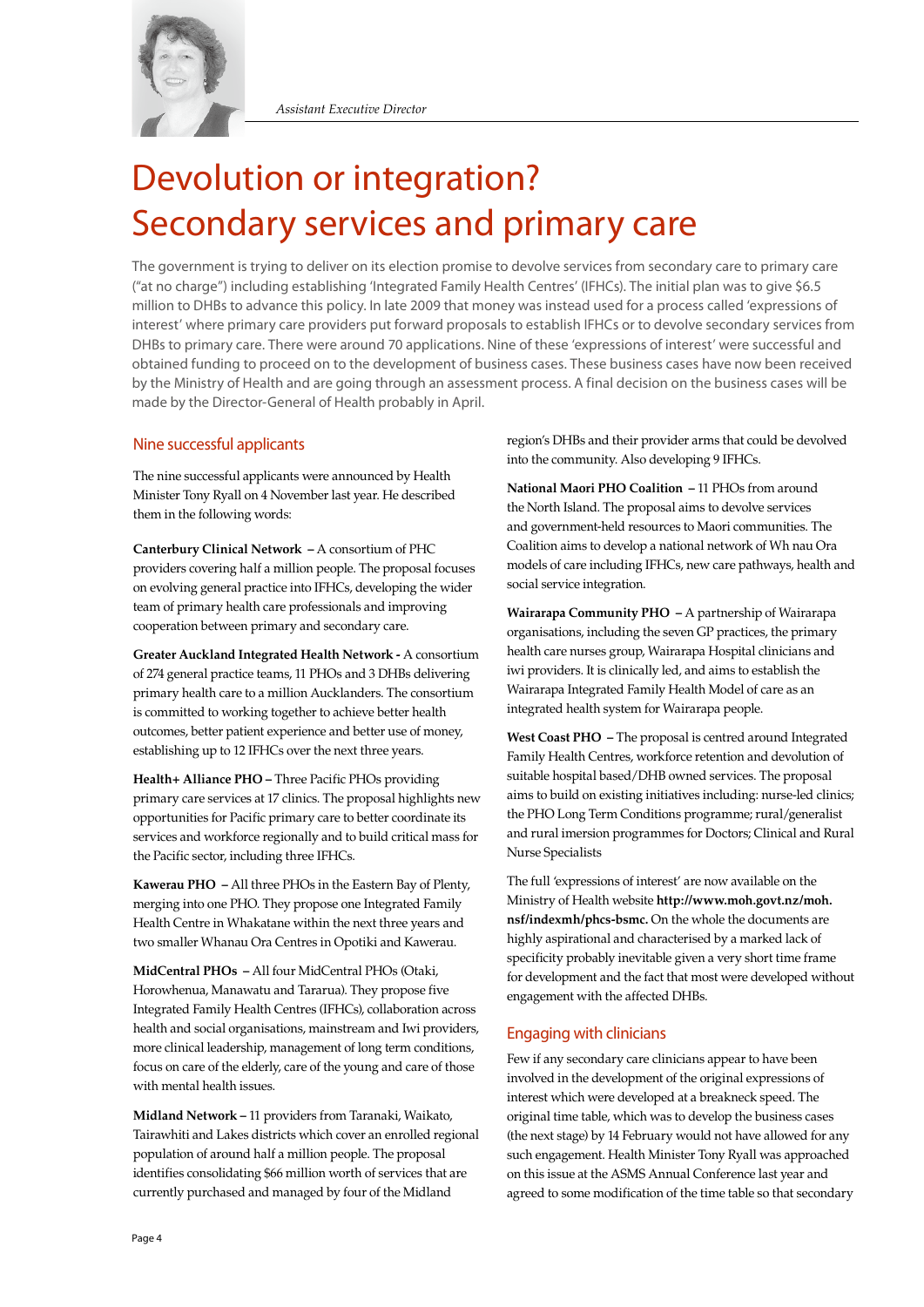care clinicians could be involved. However, this small extension of a fortnight still meant the the amount of time available and the time of the yea ('summer shut-down') that genuine effective engagement was precluded except where it had occurred in the development of the original 'expression of interest'.

The guidelines for the development of the business cases were also very clear that a successful business case would be required to demonstrate engagement with secondary care clinicians. Some of the business cases assert such engagement. However unless these have built on an existing structure of engagement it is difficult to see how such engagement can have occurred in the time frame particularly in the more ambitious proposals.

Clearly some clinicians have been involved but in the main most were not with descriptions of presentations taking place without rescheduling of clinical work; engagement with clinical directors only; or the impossibility of getting a clear picture of what effect a proposal might have because it was so vague. As well there have been some proposals which should not have sign off from DHBs without them going through the MECA consultation process.

The approach taken by the ASMS in these and other discussions is that there should be three key thresholds – clinical appropriateness; fiscal sustainability; and the avoiding of fragmentation and disintegration and its consequences (for example on teaching).

The ASMS has also raised more general concerns in reference to:

- Confusion over what new developments in general practice can be charged to patients and what can't (things arising out of the evolving nature of general practice can be charged to patients but things arising out of this political initiative can't).
- Possible budget-holding thereby given more entrepreneur primary care business interests fiscal leverage over the DHB (including where DHBs lose funding but retain costs).

### The business cases

Though the business cases are not publicly available ASMS has been able to obtain some information about them. Some of the business cases differ in their thrust from the original expressions of interest. In general they bear little resemblance to what one would normally expect of a business case lacking specificity and financial rigour. They are essentially scoping in nature.

Some specialists have been involved in the Canterbury, Wairarapa and MidCentral business case development. In Canterbury they report that the business case seems to be a continuation of the already well developed Canterbury initiative where primary and secondary care are becoming more integrated with a focus on making the patients experience better. The Wairarapa proposal also appears to have good buy in from secondary care clinicians as the continuation of an already existing programme of integration. The MidCentral initiative has been described as 'exciting'.

The Midland or Pinnacle 'expression of interest' affecting Lakes, Waikato, Tairawhiti and Taranaki DHBs has been viewed with some suspicion as it proposed the devolution of \$66 million of present DHB secondary care budgets (largely mental health) to primary care. However, the business case, we are assured, does not continue down this path but, despite some very interesting (and costly) ideas, it does not appear to specify where the money is coming from. It is significant that the financial analysis justifying the business case was only about two pages, was only received by the four DHBs a few days before the business case had to be submitted to the Ministry of Health, and was regarded by experienced DHB managers as weak.

The Greater Auckland Integrated Health Network (GAIHN) affects the Waitemata, Auckland and Counties Manukau DHBs. It involves the largest numbers with over one million enrolled patients. This is bigger than any single DHB. It is almost impossible to conceive how there can have been genuine engagement with the hundreds of senior doctors in secondary care whose work may be affected by this proposal and who have ideas and proposals them selves for the better integration of primary and secondary care. Apparently this business case no longer includes setting up IFHCS. As with the Midland/Pinnacle business case the financial analysis behind the aspirations was only received by the three DHBs a few days before the business case had to be submitted. Again it meant there could not be the appropriate financial scrutiny one would normally expect of a business case.

The 'expression of interest' for the GAIHN proposal includes a proposal for the devolution of some diagnostic radiology to primary care. This proposal has very many fishhooks and has caused some disquiet among radiologists at the three DHBs. It would have considerable potential to de-stabilise both the DHBs' radiology services and the clinical services that they support.

The West Coast business case, despite assurances from the DHB Chief Executive that it would make clear that there had not been time for genuine engagement with secondary care clinicians, asserts engagement with SMOs, proposes the replacement of the DHB with the PHO or another trust as employers of GPs currently employed by the DHB and asserts presentations to primary care GPs (who are DHB employees) in between patients was engagement.

The concern for the ASMS must be where commissioning or devolution of secondary care away from the DHBs has the effect of providing poor or lesser quality care to the public, decreasing the standard of care for services remaining in the public hospital or leads to the privatisation of care. We also need to be concerned about potential effects on members' job descriptions and terms and conditions of employment.

### **Angela Bellich**

Assistant Executive Director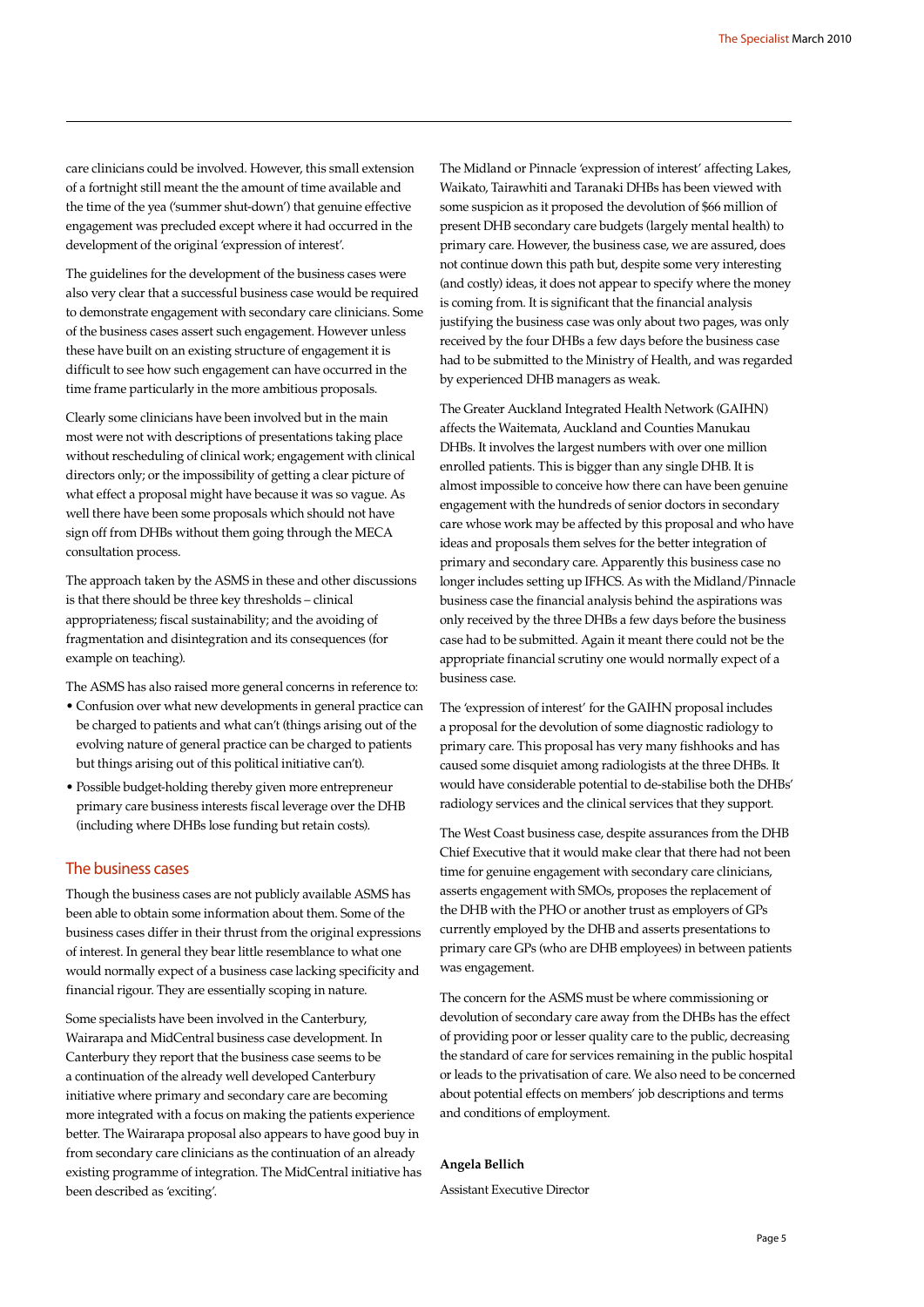

### Historic ASMS-IPAC agreement paves way for enhancing primary/secondary interface

The ASMS and IPAC (Independent Practitioners Association Council - the organisation of primary care networks and general practice teams) have since the 1990s had an uneasy and distant relationship characterised by wariness. IPAC's membership comprises of organisations rather than individuals and includes most IPAs (Waikato based Pinnacle being the main exception) and some Primary Health Organisations (PHOs). Subsequently IPAC has rebranded itself as 'General Practice New Zealand'.

"Independent, multidisciplinary and pluralist ethics committees should be established, promoted and supported at the appropriate level in order to provide advice on ethical problems

From the ASMS standpoint the 1990s was a time when, in an ideological commercial era, some more entrepreneurial IPAs were promoting primary care control of secondary care financial budgets (sometimes called fund-holding) taking the lead from GP fund-holding initiatives in England at that time. Although it never materialised in New Zealand (but was controversial in England) we were concerned about the de-stabilising and fragmentary effect this would have on secondary services along with the risk of patient needs being shaped by profit motives.

However, that was the 1990s, a decade in health policy that has little to recommend it. The subsequent nine years saw the emergence of Primary Health Organisations (PHOs), which had more of a community thrust and were notfor-profit, with much variation in size and activity. PHOs themselves proved to be a mixed picture of performance; some very good and innovative while others being little more than a new link in the paymaster chain between central government and GPs. But, regardless of the performance of PHOs, this post-commercial era inevitably encouraged IPAs (and IPAC) to rethink their role in the health system.

Much water has subsequently passed under the bridge between the ASMS and IPAC. For example, fund-holding of secondary care services is no longer seen as the panacea it once was in some ideological quarters (despite some moments of fantasy and the lure of a bit of 'dosh'). It is interesting to look abroad. In England, the original home of GP fundholding, the so-called NHS Czar of primary-secondary integration has acknowledged that the much touted practice based commissioning is now dead because of lack of interest by general practice, largely on practicality grounds.

"Independent, multidisciplinary and pluralist ethics committees should be established, promoted and supported at the appropriate level in order to provide advice on ethical problems

Late last year the ASMS received an informal approach from IPAC for dialogue to which we responded with a mix of curiosity and enthusiasm. Direct discussions quickly led to the realisation that in fact we had much more in common than we previously thought and that there were powerful reasons to establish a close collaborative relationship. What we both thought the other was coming from proved to be either incorrect or at least not fully understood. We both learnt that the things that united us were far greater than those (whatever they were) that divided us.

As the starting point and scene setter the following joint statement from ASMS and IPAC was released in February (see box).

### ASMS-IPAC joint statement

IPAC and ASMS jointly affirm:

- a) The necessity for all professionals across the spectrum of patient care to work together in the interests of individual patients.
- b) The necessity for all professionals across the spectrum of care to work together for groups of patients, to design systems and pathways that bridge home to health centre to hospital care.
- c) The necessity for all organisations representing professionals working together to transform the system, to provide equitable access to health care, in the best place at the best time by the best individuals and teams.

In jointly affirming these necessities, IPAC and ASMS will work together to promote clinical leadership and governance throughout the New Zealand health system such as shared access and shared initiatives between primary and secondary care.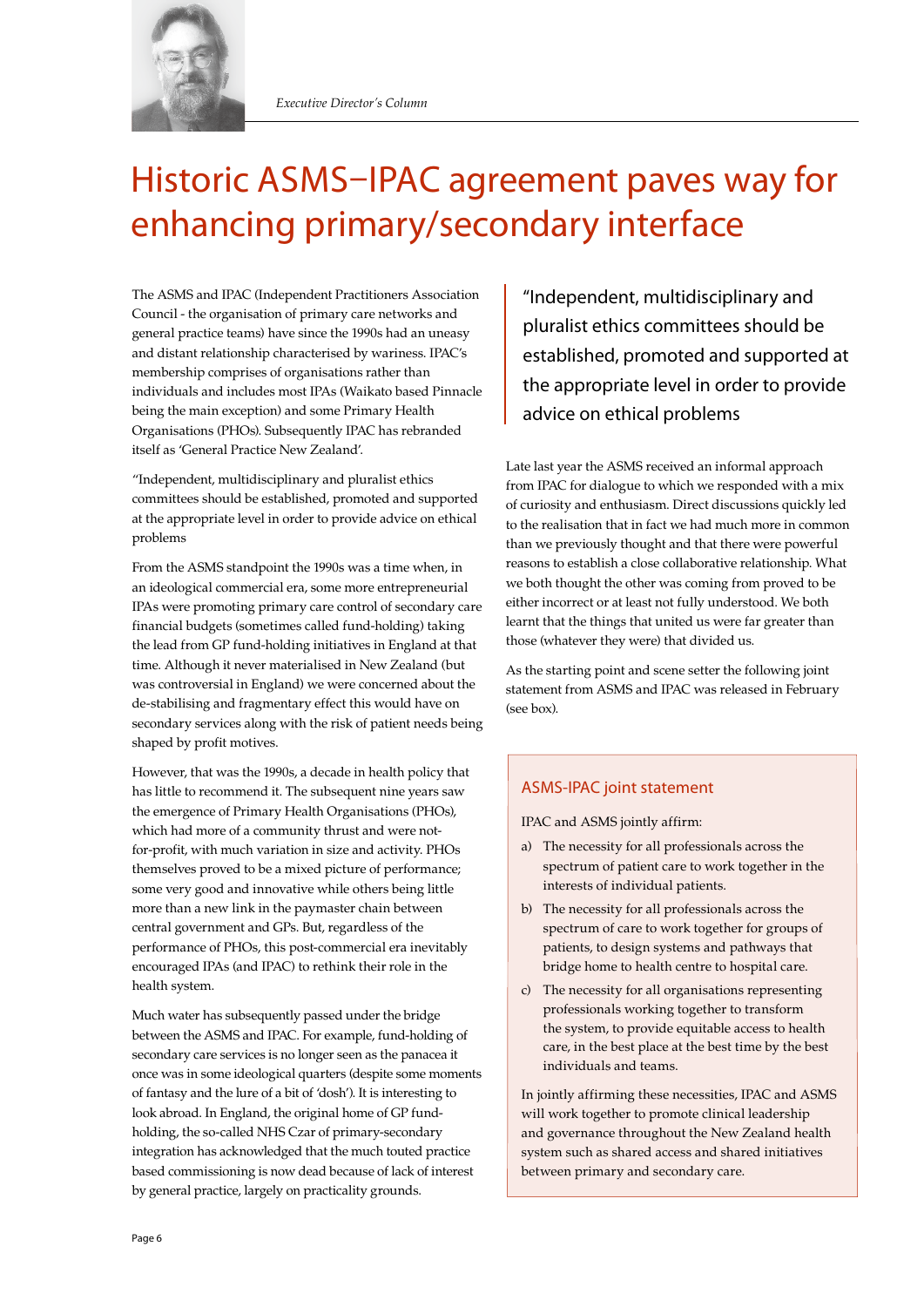The essence of the statement is a commitment to promoting improved coordination and integration across the spectrum of care based on clinical leadership and clinical governance along with shared access and initiatives. The focus is on collaboration rather than power relationships and fiscal levers. Although it is only a small part of what the joint statement covers, both the ASMS and IPAC hope that it helped shape and guide approaches in the business case development in several DHBs of the 'expressions of interest' primary care providers process currently underway.

There are tremendous gains to be made in the accessibility, effectiveness and quality of care for patients by closer collaboration and coordination between primary and secondary care. The prevalent colour in the health system is grey, not black or white. Of necessity health systems are characterised by both simple values and organisational complexity. Integration and coordination are essential in working through grey complexity while adhering to the system's values. Both the ASMS and IPAC believe that the agreement reached between them will help shape and facilitate this, as well as being a foundation for further collaborative work.

**Ian Powell** Exeecutive Director



### New Administration Officer Terry Creighton joins the ASMS team

Terry Creighton has been appointed as Administration Officer following the resignation of Jo Jourdain who is soon to be married and settle in Christchurch. Terry has had a varied career working primarily in banking and finance roles and has an extensive background in office administration and customer service. For the past ten years he worked as a loan manager at Prometheus Finance, a small ethical finance company in Napier.

### Colleges issue warning caution on physician assistants pilot

The Council of Medical Colleges has written to Professor Des Gorman, Chair of Health Workforce Board, a committee of the new National Health Board which in turn is a business unit of the Ministry of Health. The CMC's letter (4 March) follows a meeting with Professor Gorman on the physician assistants pilot in Counties Manukau, expected to be followed by other pilots in the northern region. The letter is reprinted below with the approval of the CMC

### Dear Professor Gorman,

Thank you for your presentation to the Council of Medical Colleges (CMC) on Friday 19th February 2010.

The Colleges were particularly interested in the discussion around Physicians Assistants and the pilot being undertaken at Middlemore Hospital.

I use the word pilot because that is how it is described in the briefing papers the Colleges received. We note however that you referred to it not as a pilot but as a demonstration project. Calling it a demonstration project implies that this is the start of a national implementation programme.

All members of CMC recognise the need to enhance and support the current limited health workforce in New Zealand and are open to exploring new solutions.

The Council of Medical Colleges wish to express a major concern on behalf of all the Colleges. This is the potential flow on effect on the training and clinical experience for our medical students, junior doctors and their teachers - our senior doctors, if some of their current scope is removed.

There is a critical need for this pilot to be rigorously evaluated. The evaluation should incorporate an analysis of the impact on medical student training, experience and supervision. Patient safety should also be considered in evaluation. This evaluation should be subject to peer review and involve comment from all Colleges. CMC would welcome the opportunity to coordinate such comment. We look forward to being kept fully informed of the progress of this initiative.

Yours sincerely

puelle sur fre.

Dr Jonathan E M Fox MB BS MRCS LRCP MRCGP FRNZCGP Hon FRACGP Chair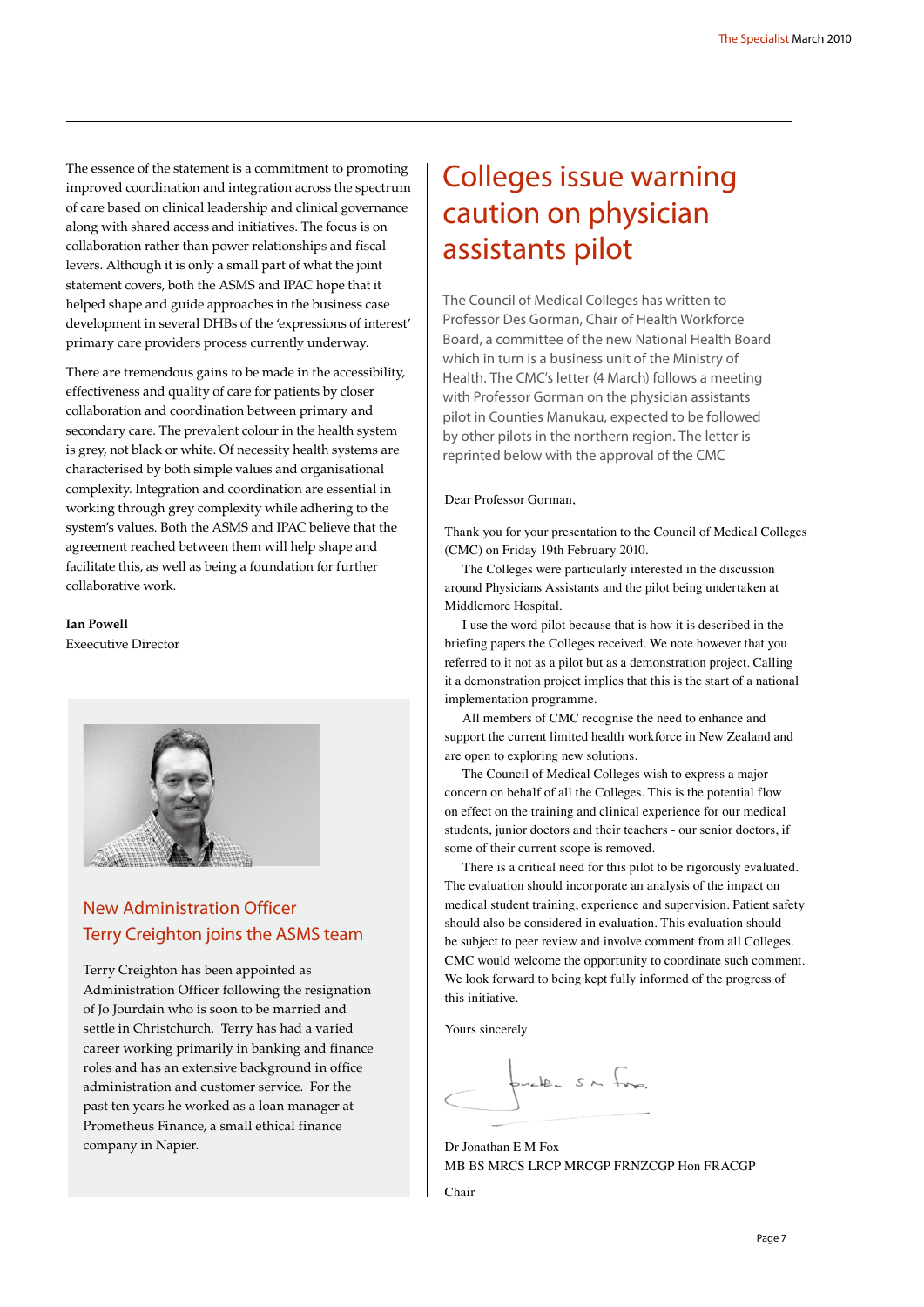### The case for ethical networks in DHBs

The article below is by Dr Al Macdonald, renal physician at Capital & Coast and former ASMS National Executive member. He also gave a presentation on this subject to the ASMS Annual Conference last December. Dr Macdonald has been thinking through how to improve the focus and effectiveness of ethics processes for some time including a recent sabbatical programme.

I was first paid to wield a stethoscope in 1968. Since then I've witnessed the evolution of decision making on ethical issues in the context of an individual patient from an authoritarian, albeit paternalistic, approach to one which is more inclusive and emphasises patient autonomy. In a similar fashion patient management is now as likely to reflect decisions made by multidisciplinary teams as those made by individuals.

Within the multidisciplinary team there may be divergent views upon various aspects of treatment and it is imperative for all members of the team to feel empowered to voice their opinions. Although it is preferable to be able to resolve issues within the context of the healthcare team, if such resolution is not easily achievable amongst the possible ways that resolution might occur is by referral to a Clinical Ethics Advisory Group (CEAG).

Overseas, the establishment of CEAGs has occurred in a wide variety of ways. In some countries the establishment has occurred as the result of legislation. In the United States, the accreditation process has reached the point where it is now a requirement for hospitals in many states to have a clinical ethics committee in order to be registered as a health facility. In other countries the formation of CEAGs has been on the basis of interested professionals forming ad hoc committees to address local ethical problems. In countries adopting the latter approach, the achievement of a critical mass of CEAGs leads to the development of shared expertise and in the case of the United Kingdom, the development of a national clinical ethics network in 2001. To date about 80 out of 260 NHS Trusts have CEAGs.

In New Zealand it is unclear how many clinical ethics committees there are. There is no formal network and in this sense we lag behind other countries. This should not be seen as a disadvantage however because it allows us to look overseas and see what we can learn and then see if the development of a New Zealand clinical ethics network has some merit.

In making a case for the development of a New Zealand national clinical ethics network it is worthwhile reflecting upon the UNESCO Universal Declaration on Bioethics and Human Rights 2005. Amongst the recommendations made were that:

"Independent, multidisciplinary and pluralist ethics committees should be established, promoted and supported at the appropriate level in order to provide advice on ethical

problems in clinical settings…to foster debate, education and public awareness of, and engagement in, bioethics."

"Independent, multidisciplinary and pluralist ethics committees should be established, promoted and supported at the appropriate level in order to provide advice on ethical problems in clinical settings…to foster debate, education and public awareness of, and engagement in, bioethics."

Turning attention to local political influences which underpin the more clinical involvement in the running of our health services, in March 2009 the Minister of Health introduced the document In Good Hands. He indicated that the Government was "serious about re-engaging doctors and nurses in running the front line health services." In his preceding 'Letter of Expectations' to the DHBs, he encouraged the formation of clinical networks in the context of true clinical leadership. He also posed a challenge for us "to stay within the resources".

In April 2009 the Health and Disability Commissioner noted in one of his reports that "It is troubling that nurses, doctors and hospital management can predict problems and identify solutions, but that Chief Executives and Boards can be so slow to respond". He went on to say "this confirms the need to strengthen clinical governance in the New Zealand health system".

Involvement in the area of clinical ethics is a way of fulfilling many of the wishes that are contained in these statements. Having a national clinical ethics network can help the establishment of CEAGs around the country. Different DHBs will develop different CEAGs which will adapt to meet local clinical ethics needs.

In February 2009 I presented a case for a national clinical ethics network to the chief medical officers/advisers of all the DHBs. In December I presented the case in favour of a network to the Annual Conference of ASMS. Subsequent to this I have presented the case to the National Ethics Advisory Committee. In response there has been an expression to give financial support for the formation of a steering group to explore the possibilities of developing a network for New Zealand.

In the early phases of development of CEAGs, the emphasis is likely to be on the development of expertise in case consultation. Of equal importance however is the application of this increasing ethical expertise to examine policies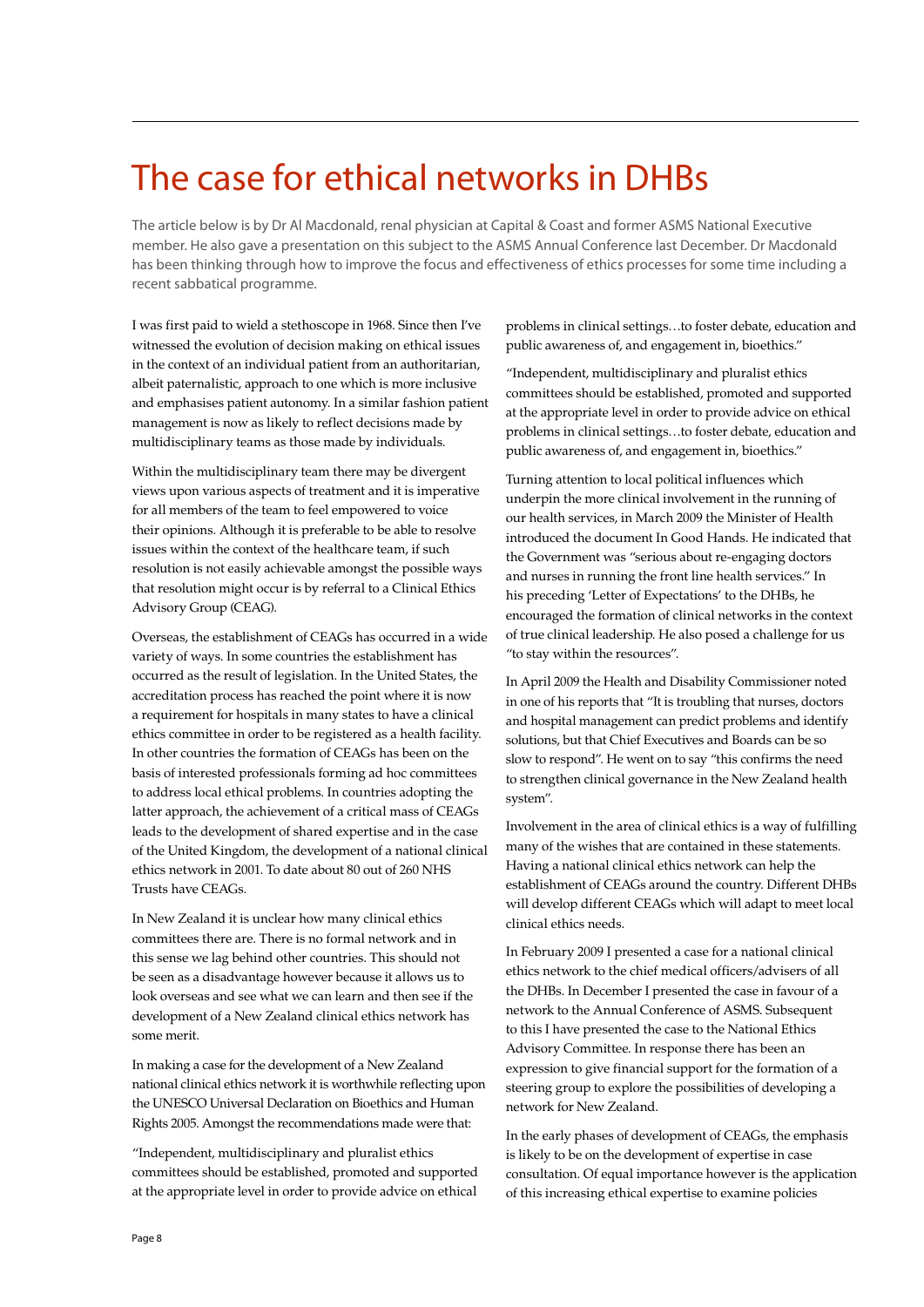within DHBs which have a specific ethical component within their purview. Following on from this there should be a commitment for our DHBs to facilitate ethical education amongst all health professionals. Such commitment will enable us to move in a direction that is likely to lead to a more mature debate about the clinical ethics problems that we now face. How else will we address the increasingly complex ethical problems that are likely to face us in the future?

If we do not build this ethical platform now, then we may proceed along the road that leads to the low level, highly emotive and polarised invective that has characterised many recent discussions in the American health care "debate".

Evelyn Waugh said "America is the first society ever to pass from barbarism to decadence without an intervening phase of civilization". We would not want to be the second.

**Al Macdonald**

### Dealing with Coroners

**MPS** 

Unexpected deaths demand investigation by a coroner – but what part do doctors play in this? Dr Alan Doris Medical Protection Society explains:

The coronial system performs an important function in investigating the cause and circumstances of unexpected and unexplained deaths. Recognition of strains on the system led to a Law Commission review, published in 2000, and subsequently the Coroners Act 2006, which came into effect on 1 July 2007.

The Act allows for the creation of up to 20 full-time legallyqualified regional coroners, replacing 55 part-time coroners. The creation of the new office of chief coroner seeks to ensure the effectiveness and consistency of coronial services nationally. MPS has noted a significant increase in the number of calls by members seeking assistance in providing evidence to the coroner, which may reflect this changed environment.

In general, only deaths which are unexpected, are of unknown cause or of individuals in official care or custody, or that occur in relation to medical or surgical treatment or appear to be self-inflicted, must be reported to the coroner. The purpose of a coronial inquiry is to formally establish the causes and circumstances of such a death. Recommendations may be made by the coroner to reduce the chances of other deaths in similar circumstances, and to determine whether it is in the public interest for the death to be investigated by other authorities.

If it appears that charges will be laid in relation to a death it is likely that the coroner's inquiry will be postponed until any criminal proceedings have been finally concluded. This can lead to a considerable period of time between death and the coroner's inquiry. Investigations by other authorities, such as the Health and Disability Commissioner (HDC), may wait until a coroner's inquiry is concluded before carrying out their investigation, or alternatively may precede a coroner's inquiry. The coroner will often seek evidence from health professionals involved with the deceased before death, in addition to information from a post-mortem examination. The coroner may also seek independent expert advice in areas requiring particular technical knowledge.

After notification of death, information is usually requested from a doctor by a police inquest officer, either verbally or written. As the police may also be investigating the death for other reasons, it is important to establish that the purpose of the officer's request is to provide evidence to the coroner. MPS recommends that members ask for requests from the police to be in writing, and that any statement given to the police is written and in a format appropriate for the coroner.

A report for the coroner must be clear, comprehensive, accurate and answer any specific questions asked. It is an offence – punishable by summary conviction and a fine of up to \$1,000 – for a statement to contain false or misleading information, or to knowingly or recklessly omit information. Getting it right in the report is crucial to assist the investigative process and MPS can assist members in doing what, for most members, will be an unfamiliar task.

While a coroner has the power to make findings based on written information alone, an inquiry may progress to an inquest, which is an examination of the evidence held in public in the coroner's court. Most doctors prefer not to have to appear in person at an inquest and providing a good written report increases the chances of achieving this.

An inquest is an inquisitorial rather than adversarial process with the aim of establishing facts. Although the purpose of an inquest is not to determine liability for death, it can be a daunting, unfamiliar and stressful experience.

Parties at an inquest may include the bereaved family, hospital or other service providers, as well as individual clinicians. All may have legal representation and be cross-examined on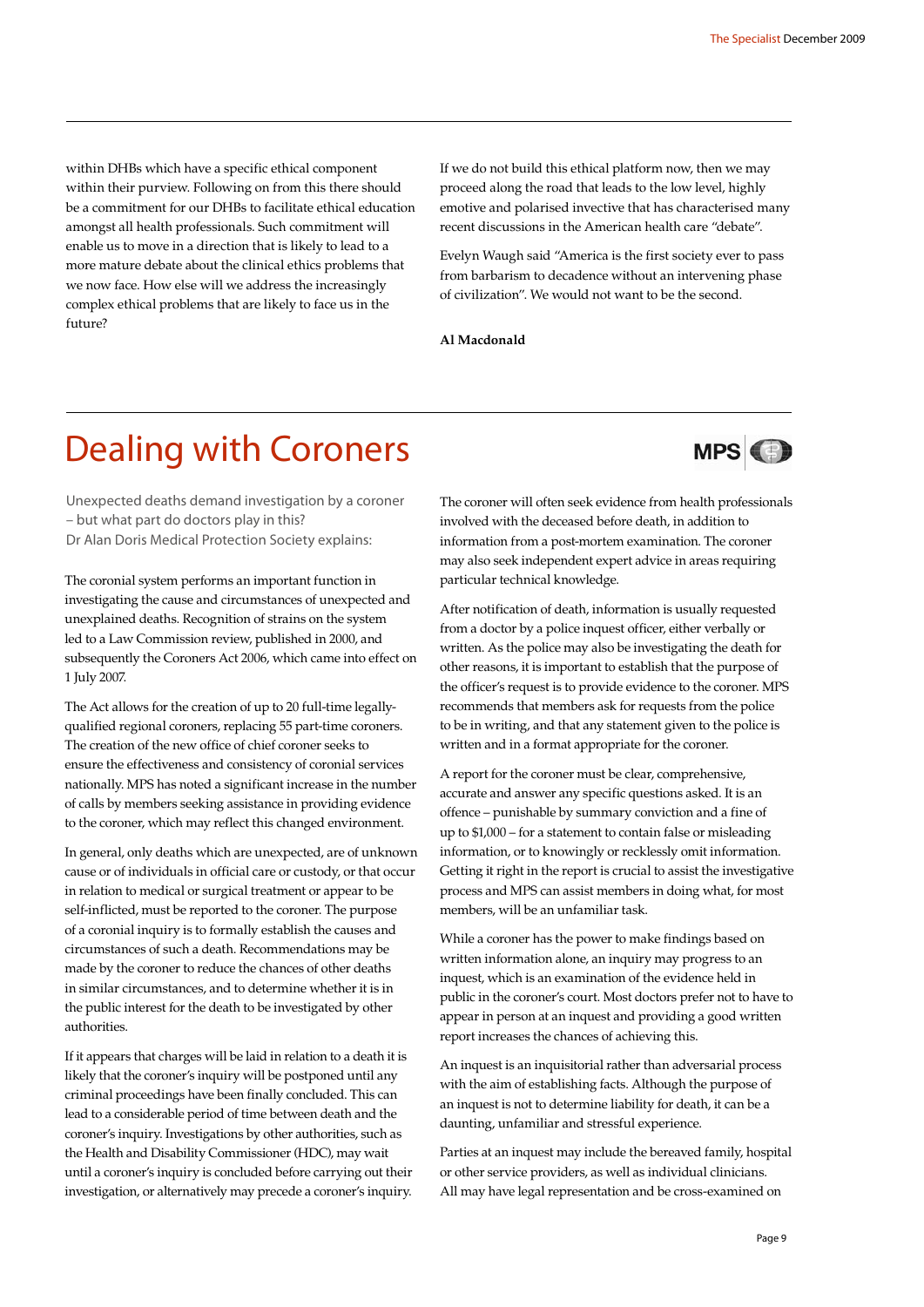their evidence. This can be an opportunity for a family and the coroner, who will be cognisant of the family's concerns, to seek answers to questions directly from the deceased's healthcare providers, so it is important to be prepared for what can be a very challenging situation.

It is usually possible to anticipate questions or issues that will arise during cross-examination. Thinking about these in advance of the inquest and discussing them with a colleague is advisable. MPS can instruct a barrister to represent members at an inquest and to assist in preparing the member to give evidence and be cross-examined. An inquest is a thorough process and can last for a period of time ranging from hours to weeks, depending on the issues and number of witnesses involved.

During an inquiry, or at its conclusion, a coroner may make adverse comment on the conduct of a doctor involved in the care of a deceased patient. In all such cases, the doctor must be given an opportunity to respond to the proposed adverse comment before any final findings are made. Adverse comment can lead to adverse publicity and be picked up by other authorities investigating the circumstances of the death. For example, the HDC or the Medical Council may

subsequently refer to evidence provided to a coroner, or the coroner's fwings.

This was the case for an MPS member recently, when a complaint was made to the HDC by a family several weeks after the coroner made critical comments regarding the care of the deceased.\* The subsequent investigation considered evidence provided to the coroner at the inquest. Though the HDC investigation did not originally include the member's care, critical comments by an independent expert led to this, and the member was found to be in breach of the Code of Health and Disability Services Consumers' Rights.

For most doctors, the courtroom is an alien environment and giving evidence and being cross-examined on it can be intimidating. The matters under examination are very important for all concerned, and the outcome may have significant consequences for the doctor. At the same time, an inquest that enables a family to have their questions answered can lead to the satisfactory conclusion of a matter. MPS can advise and assist members asked to provide evidence and encourages members to call MPS when information is first sought.

*\*A report by the Health and Disability Commissioner*

### ASMS services to members

### **As a professional association we promote:**

- right of equal access for all New Zealanders to high quality health services
- professional interests of salaried doctors and dentists
- policies sought in legislation and government by salaried doctors and dentists

#### **ASMS email Broadcast**

In addition to *The Specialist* the ASMS also has an email news service, *ASMS Direct.* This is proving to be a very convenient and efficient method of communication with members.

If you wish to receive it please advise our Membership Support Officer, Kathy Eaden in the national office at *ke@asms.org.nz*

#### **As a union of professionals we:**

- provide advice to salaried doctors and dentists who receive a job offer from a New Zealand employer
- • negotiate effective and enforceable collective employment agreements with employers. This includes the collective agreement (MECA) covering employment of senior medical and dental staff in district health boards which ensures minimum terms and conditions for around 3000 doctors and dentists, over 90% of this workforce.
- advise and represent
- members when necessary • support workplace
	- empowerment and clinical leadership

#### **Other services**  *www.asms.org.nz*

Have you visited our regularly updated website? It's an excellent source of collective agreement information and it also publishes the ASMS media statements. We welcome your feedback as it is vital in maintaining the site's professional standard.

#### **Support Service for Doctors**

The Medical Assurance Society and Medical Protection Society have joined forces to bring their members an important support service. The support service provides access to a free professional counselling service.

Doctors seeking help can call *0800 225 5677 (0800 Call MPS).*  The call will be answered by the Medico-Legal Adviser on duty who will then arrange counselling or support The service is completely confidential.

### **ASMS Job Vacancies Online**

*www.asms.org.nz/system/jobs/ job\_list.asp*

We encourage you to recommend that your head of department and those responsible for advertising vacancies, seriously consider using the facility. Substantial discounts are offered for bulk and continued advertising.

#### **How to contact the ASMS**

| Phone | 04 499-1271                          |
|-------|--------------------------------------|
| Fax   | 04 499-4500                          |
| Fmail | asms@asms.org.nz                     |
| Web   | www.asms.org.nz                      |
| Post  | PO Box 10763,                        |
|       | Wellington                           |
|       | <b>Location The Bayleys Building</b> |
|       | Cnr Brandon St &                     |
|       | <b>Lambton Quay</b>                  |
|       | Wellington                           |
|       |                                      |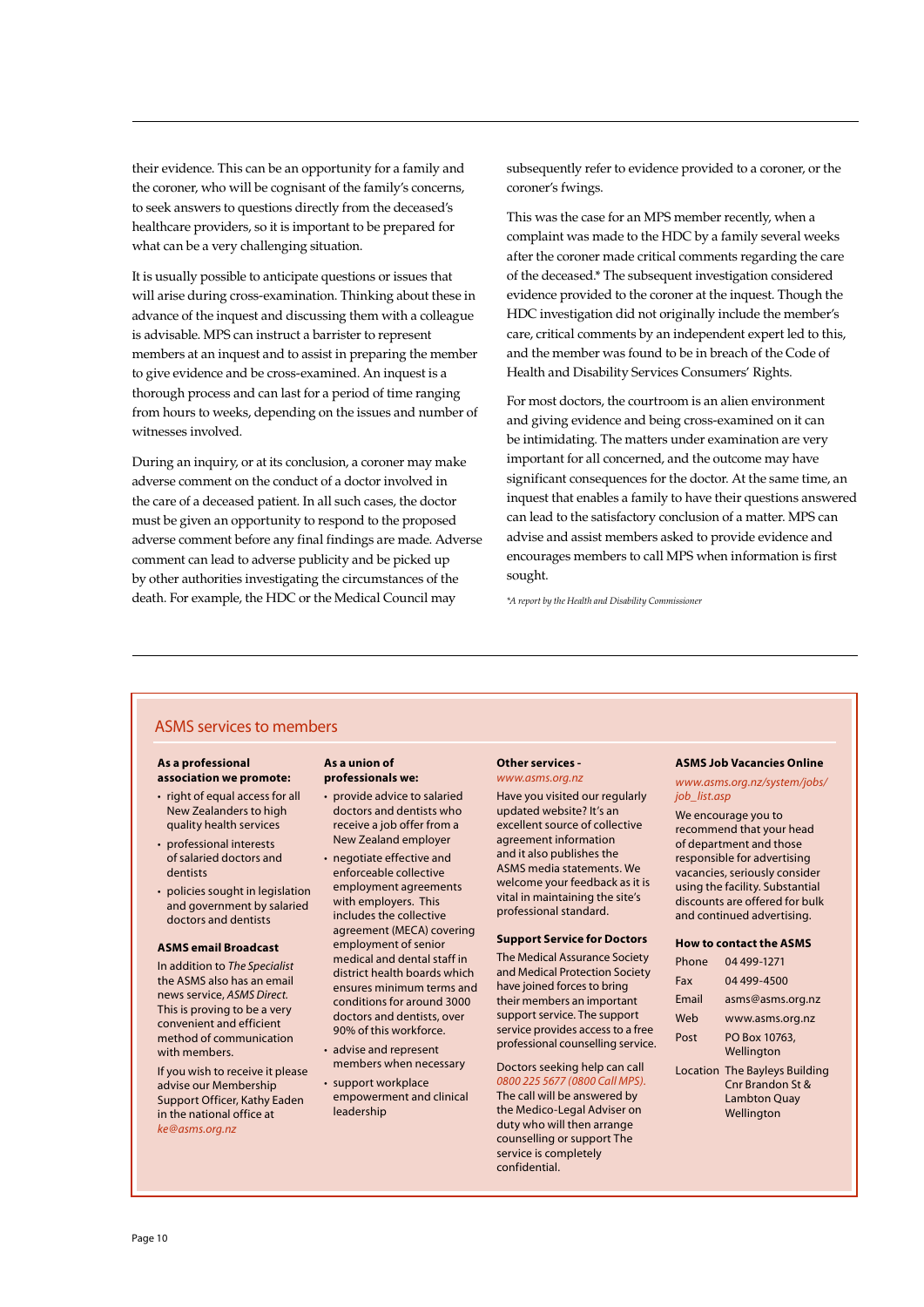### Minister of Health's letter of expectations to District Health Boards

Every year the Minister of Health sends a letter to District health Board Chairs setting out the expectations they have of the Board for the year. This year's letter was sent out around 9 February.

#### 'Future increases in Vote Health smaller than in previous years'

The initial issue that the Minister raises with the DHBs is financial. He states that 'future increases in Vote Health will be smaller than in previous years.' DHBs are expected (not unreasonably) to operate within their approved budgets. What may be unreasonable is pressure to provide services at certain level when it is very clear that budgets are insufficient to fund them. From a good governance point of view it may be better to have planned deficits rather than unplanned deficits consequent on pressure to produce unrealistic balanced budgets.

The letter states clearly that there should be no expectation of top ups. Quite what the consequences would be for a board which is heading for a greater deficit than agreed is unclear. Probably if a board overspends outside of a sanctioned deficit then it would be possible for the Minister to sack board members and bring in Commissioners (who would then embark on a programme of cuts). The simple change in governance may not be of huge consequence to clinicians in itself. What it does is enable successive governments to posit the problem as mismanagement by Boards and managers (failure to keep within budget) rather than rationing (we will not provide sufficient money to provide that service).

It is clear already that financial monitoring will be up close and personal with personal meetings with the Minister for financially misbehaving Chairs and Chief Executives. If these have any sense they will attempt to involve senior doctors in these meetings when cuts to services are on the table. Our members will need to advance their financial literacy to act as persuasive patient advocates.

Equity and debt are also to be constrained so the programme of rebuilding of decayed hospitals will, at least, slow. The letter ends with an exhortation to a 'strong focus on productivity and getting the best value for every health dollar.'

### Targets: increased surgical volumes each year, reduced waiting times in EDs and cancer treatment

In secondary care the Minister expects elective surgery volumes (including FSAs) to increase every year. DHBs are expected to consider 'sustainable longer-term relationships (with the private sector)' rather than spot purchasing to maintain volumes. ED waiting times are to decrease in line with the 6 hour target. Intervals between cancer diagnosis and treatment are expected to decrease particularly for radiation treatment. This is all very much in line with previously notified targets.

### 'Services provided in community settings at no cost to patients': Primary Care

In primary care the Minister notes the business cases that resulted from the expressions of interest process but expects even those DHBs not involved to provide 'access to a wide range of services closer to home' which is interpreted as services provided in community settings at no cost to patients. DHBs are expected to work with community and hospital clinicians to provide these services and have to specify them in their District Annual Plans (DAP). The DAP will have already been drafted and should have gone to the Ministry by 9 March as a first draft presumably with this wider range of services in a community setting listed in them. The Minister also expects DHBs to facilitate the consolidation of Primary Health Organisations.

### 'From the governance level throughout the organisation': Clinical Leadership

The statement here is very strong saying that the expectation is a strengthening of clinical leadership 'from the governance level throughout the organisation'. The Minister also points out the different feedback he is getting from clinicians and management about the extent to which clinical leadership is in place. There appears to be a genuine intent to follow up forcefully with Boards until there is genuine clinical leadership in place.

#### 'Not interested in process but in results'; a unifiedsystem

The Minister also expects accelerated progress on collaboration with 'neighbouring and close' DHBs and expects real gains identified in DAPs including clinical networks and regional service plans. He is 'not interested in process but in results'. Disputes between Boards are to go to the National Health Board. The support so far received from Boards for collective procurement and back office rationalisation is expected to move on to other improvements flowing on from the MRG (Horne) Report such as the work (presumably) of the new Health Quality and Safety Commission.

The letter continues the trajectory that the government has clearly signalled but which may yet be derailed if cuts in new funding make cuts in services inevitable and DHBs have been pressured into making unrealistic budget projections.It is likely that this letter has had additions made for specific DHBs.

#### **Angela Belich**

Assistant Executive Director